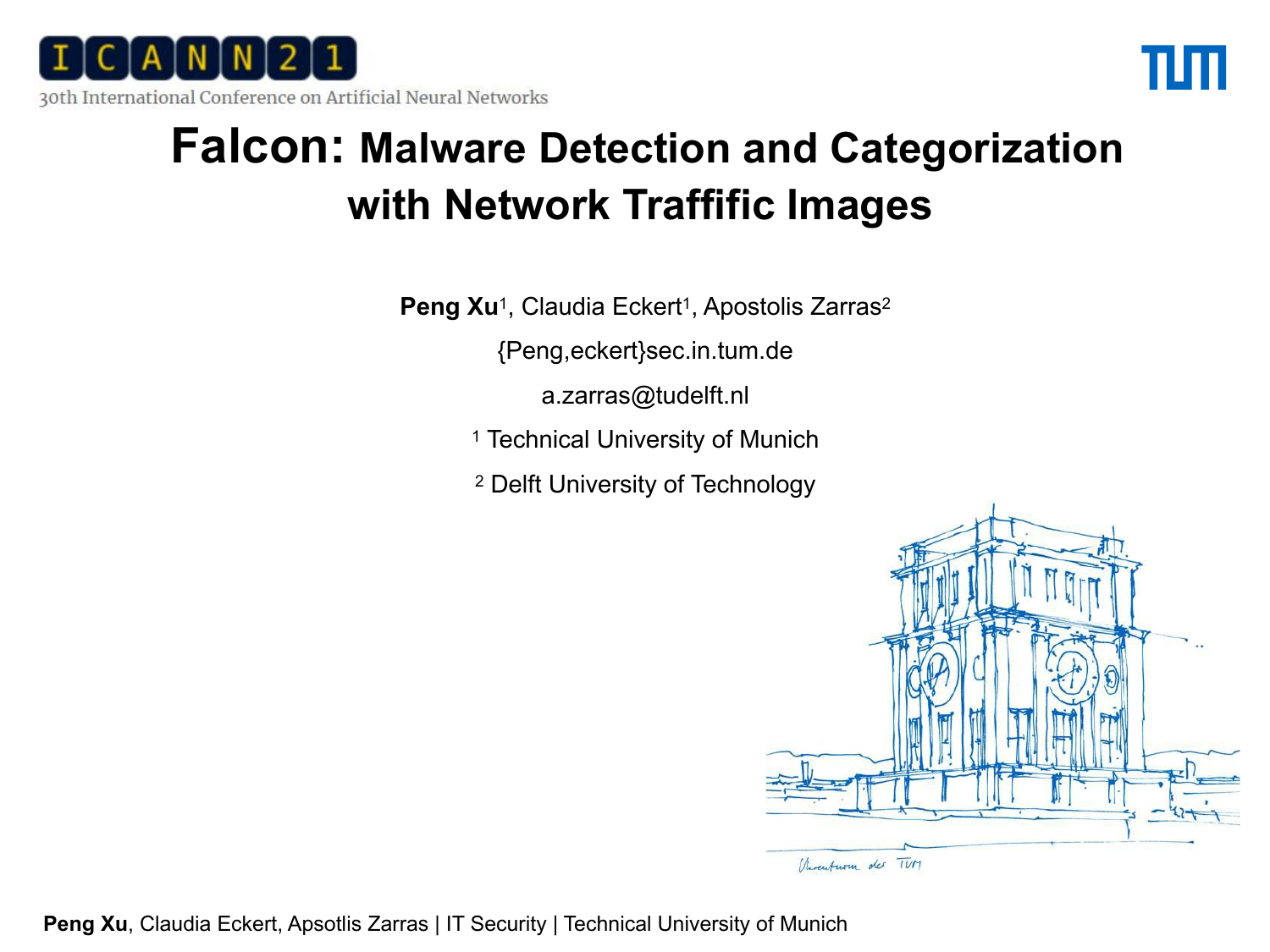# **Agenda**

- Introduction
- Related Work
- System Design and Implementation
- Evaluation
- Limitation
- Conclusion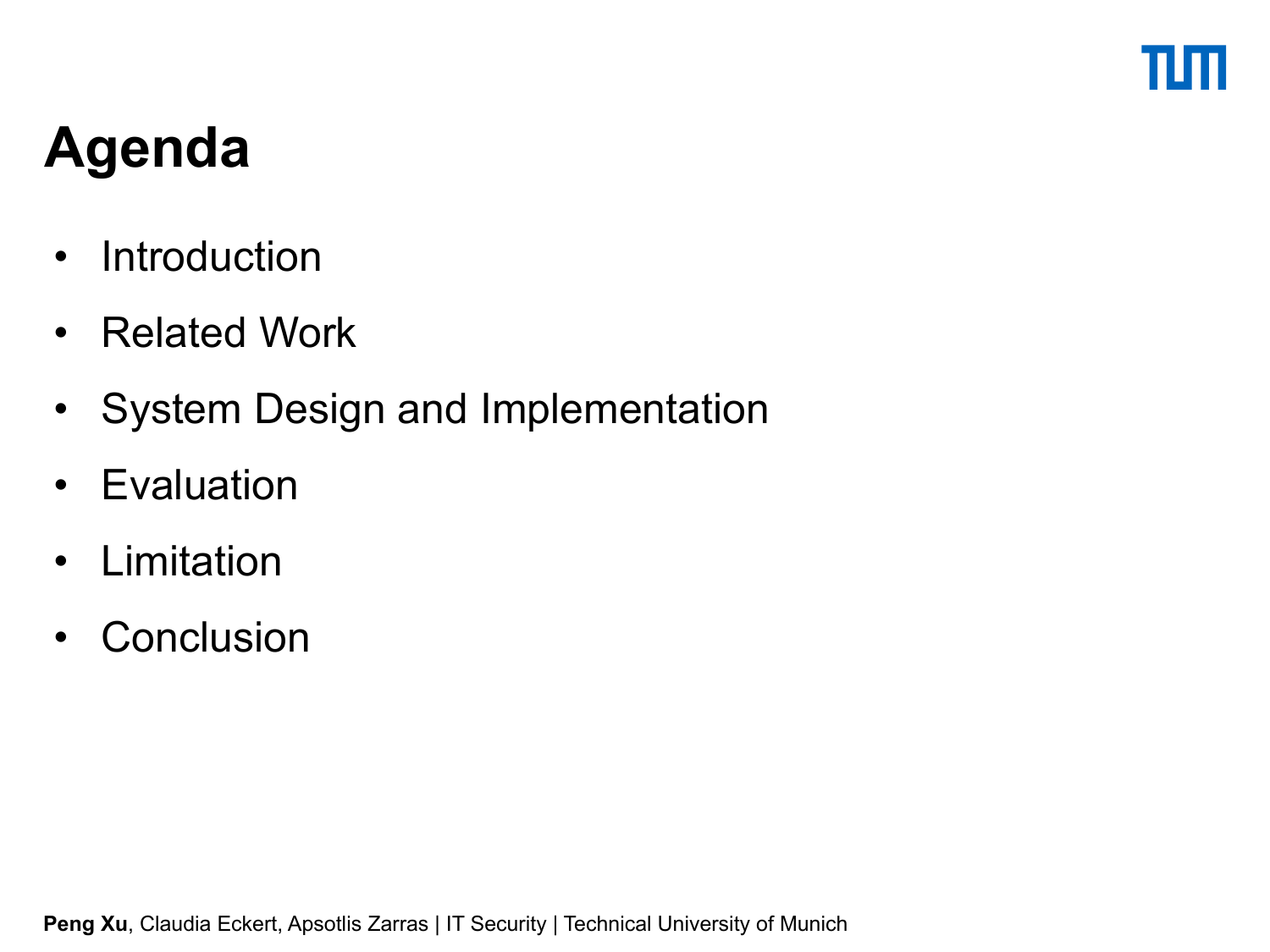## **Introduction**

### **Problems**

- Androidis the **main target** for many attackers who seek to exploit **new victims**
	- $\triangleright$  Sending spam emails, spreading new malware, generating revenue from online advertisements
- $\checkmark$  Continuous investigation on the Android malware detection and categorization
	- **Static feature**-based method: API-call-based, Permission-based, executable-pattern based, etc.
	- **Dynamic feature**-based method: network-traffic-based, system-call tracing-based, etc.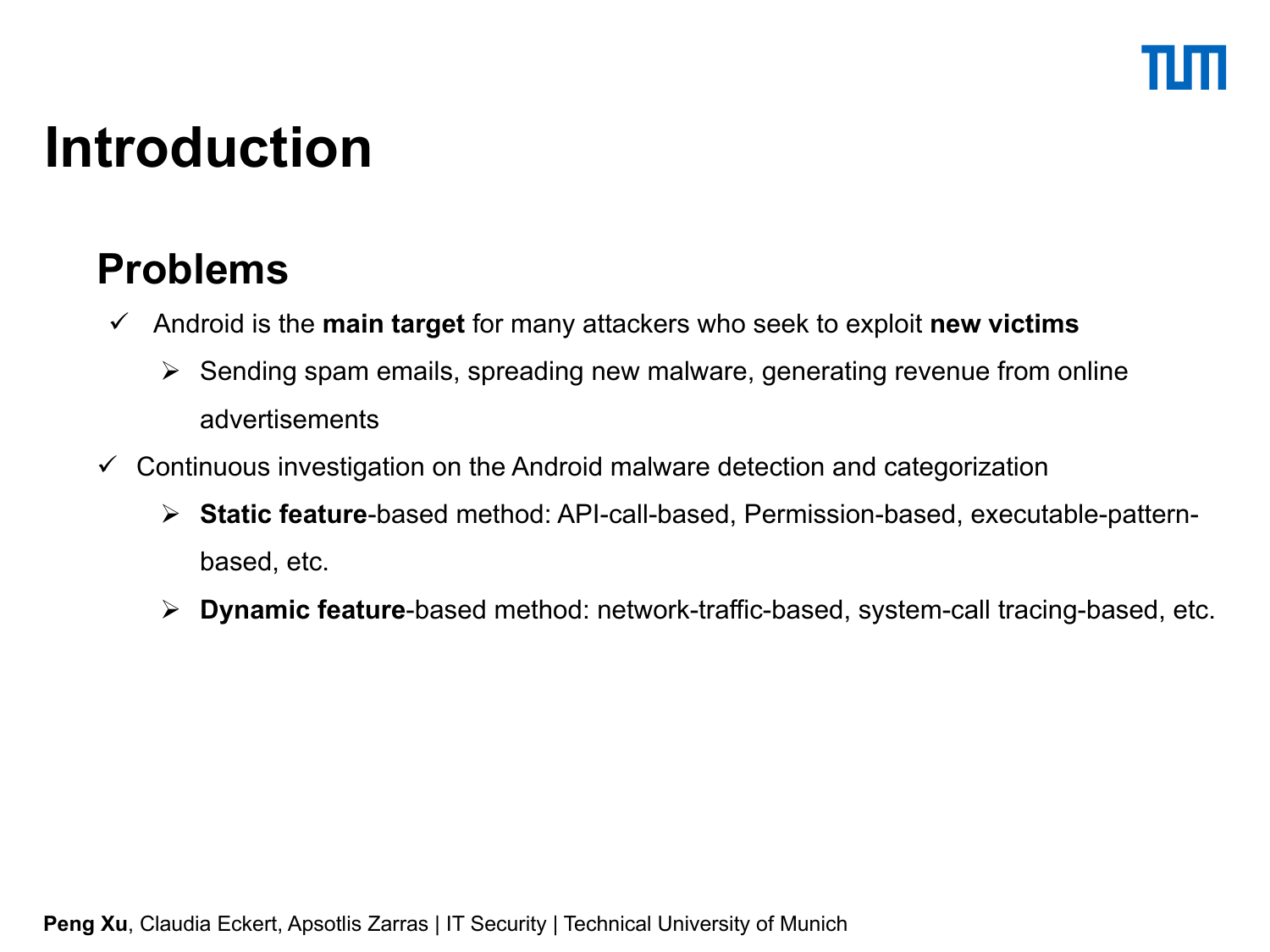## **Introduction**

### **Motivation**

- **Static** analysis
	- **Hidding** vulnerabilities and malware invoked by 3rd-party libraries at runtime
- **Dynmiac** analysis
	- Port-, IP-address-based methods are too simple(**Manual features**) for the sophisticated malware
	- System-call-based methods are too **expensive** and **inefficient**
- **Falcon**: Efficient, **dynamic analysis**, and **representation-learning** based method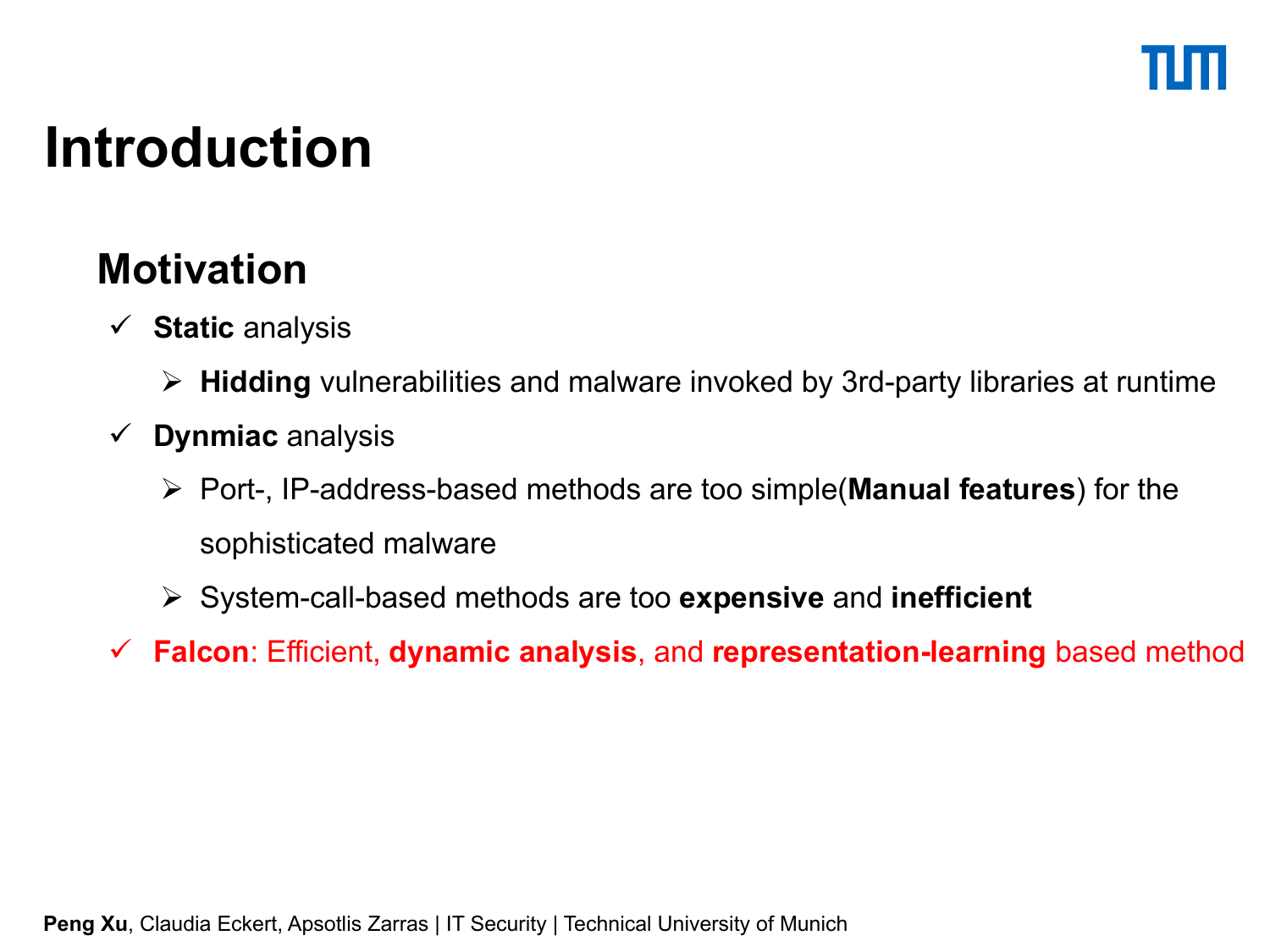# **Introduction**

### **Contribution**

- present *Falcon*, a **network-traffic**-pattern-based Android malware detection and categorization framework;
- design a **bidirectional LSTM** network to accomplish 2D gray **image sequence classification**, which takes the network packets as input.
- create a dataset, *AndroNetMnist*, which includes 3,255,391 2D gray images in five classes for network traffic classification.
- evaluate the **accuracy** of our approach using real-world datasets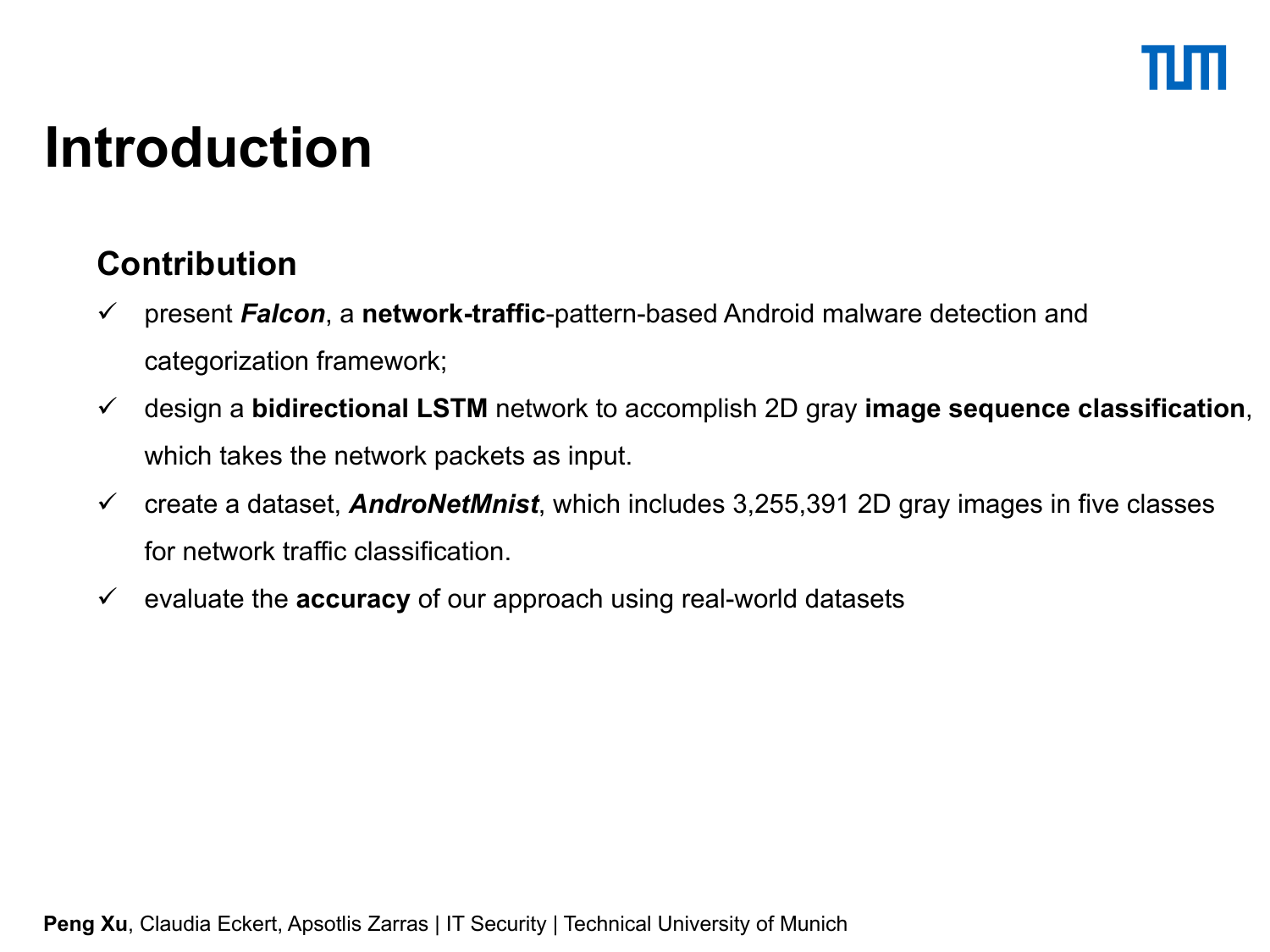### πm

# **Related Work**

 $\checkmark$  Feature-code-based methods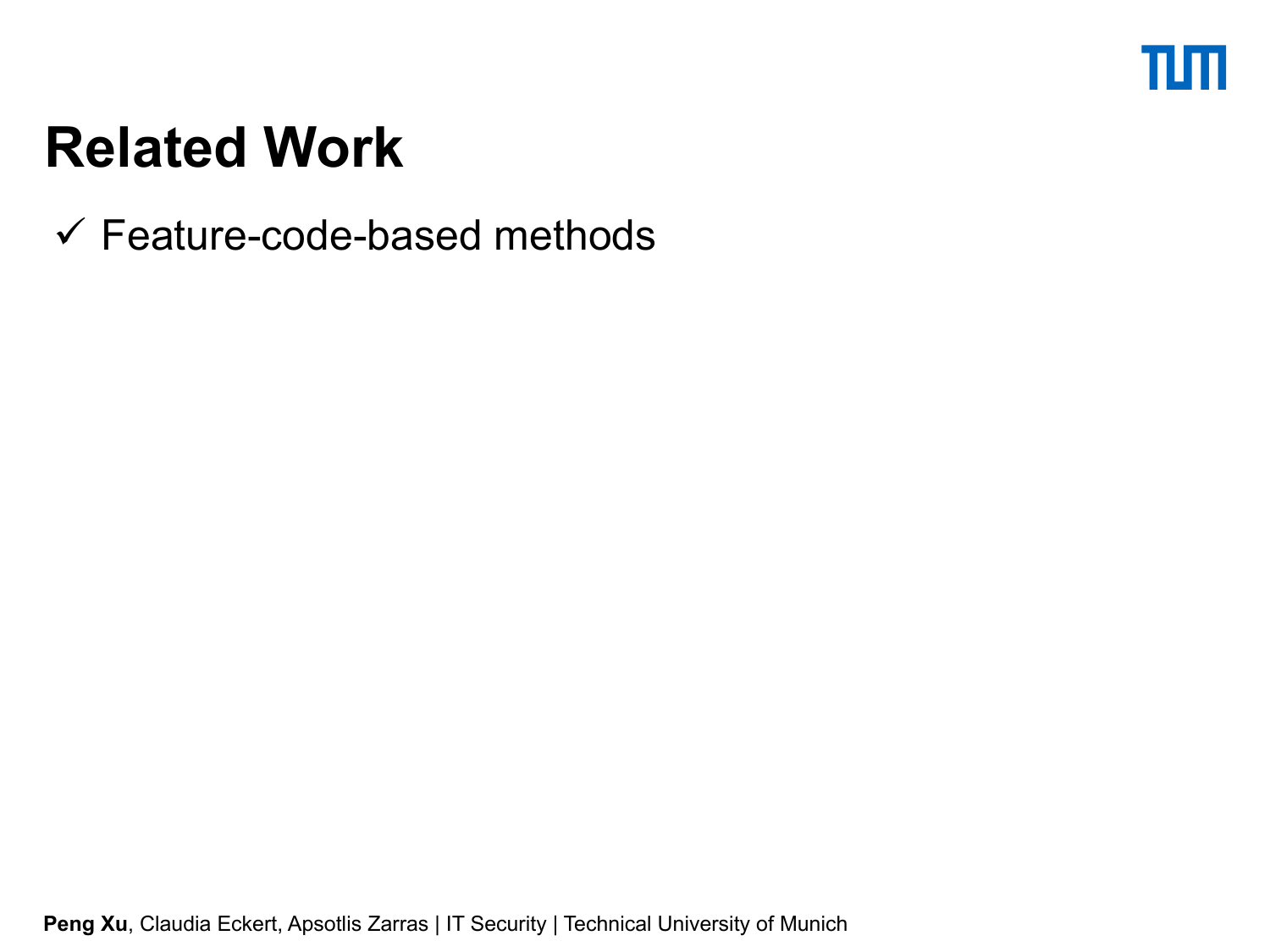

Feature-code-based methods

◆ Machine/Deep learning-based methods

### **Malicious API**(Mainfest file) based methods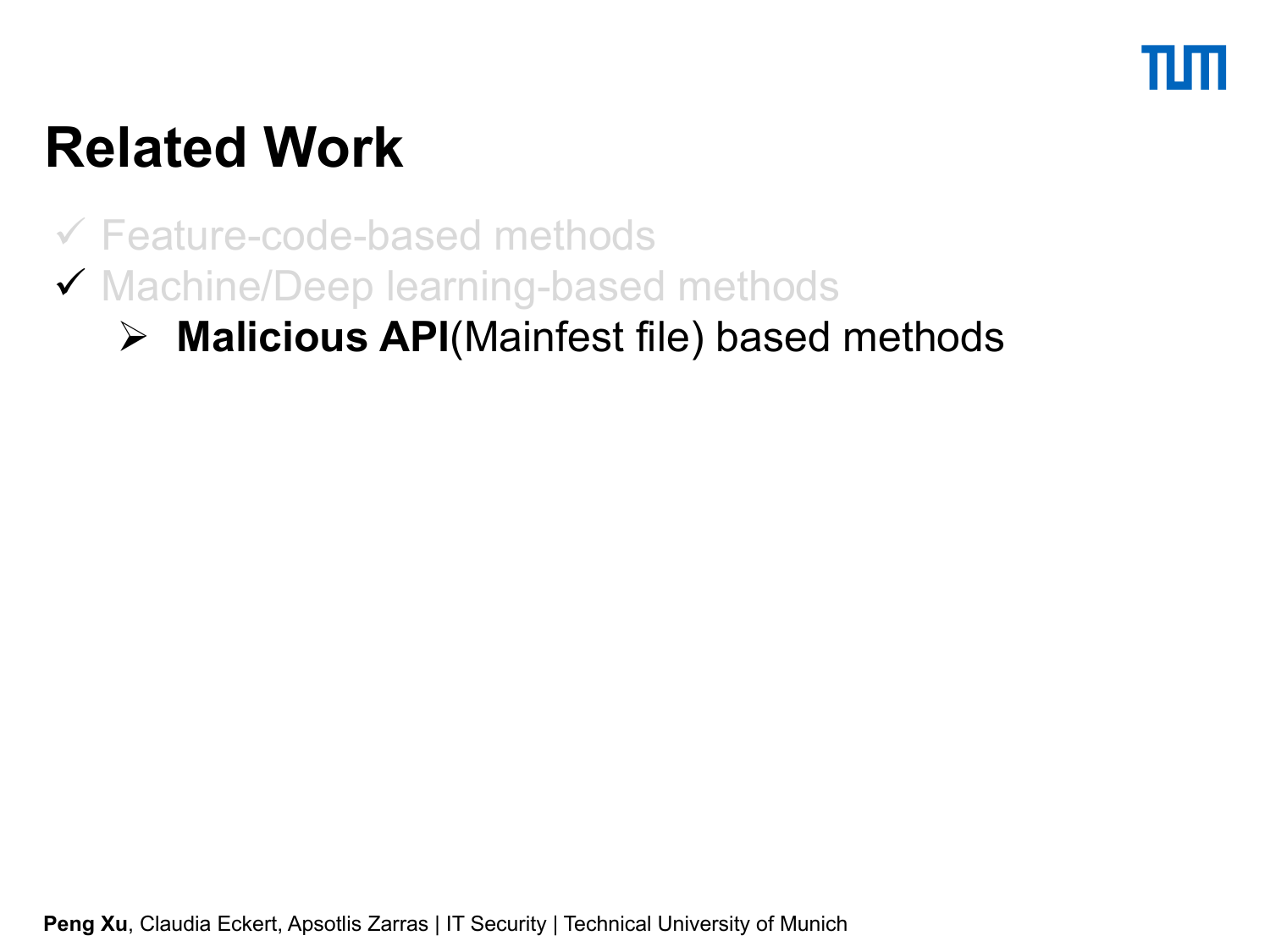Feature-code-based methods

- ◆ Machine/Deep learning-based methods
	- **Malicious API**(Mainfest file) based methods
	- **Permission**-based methods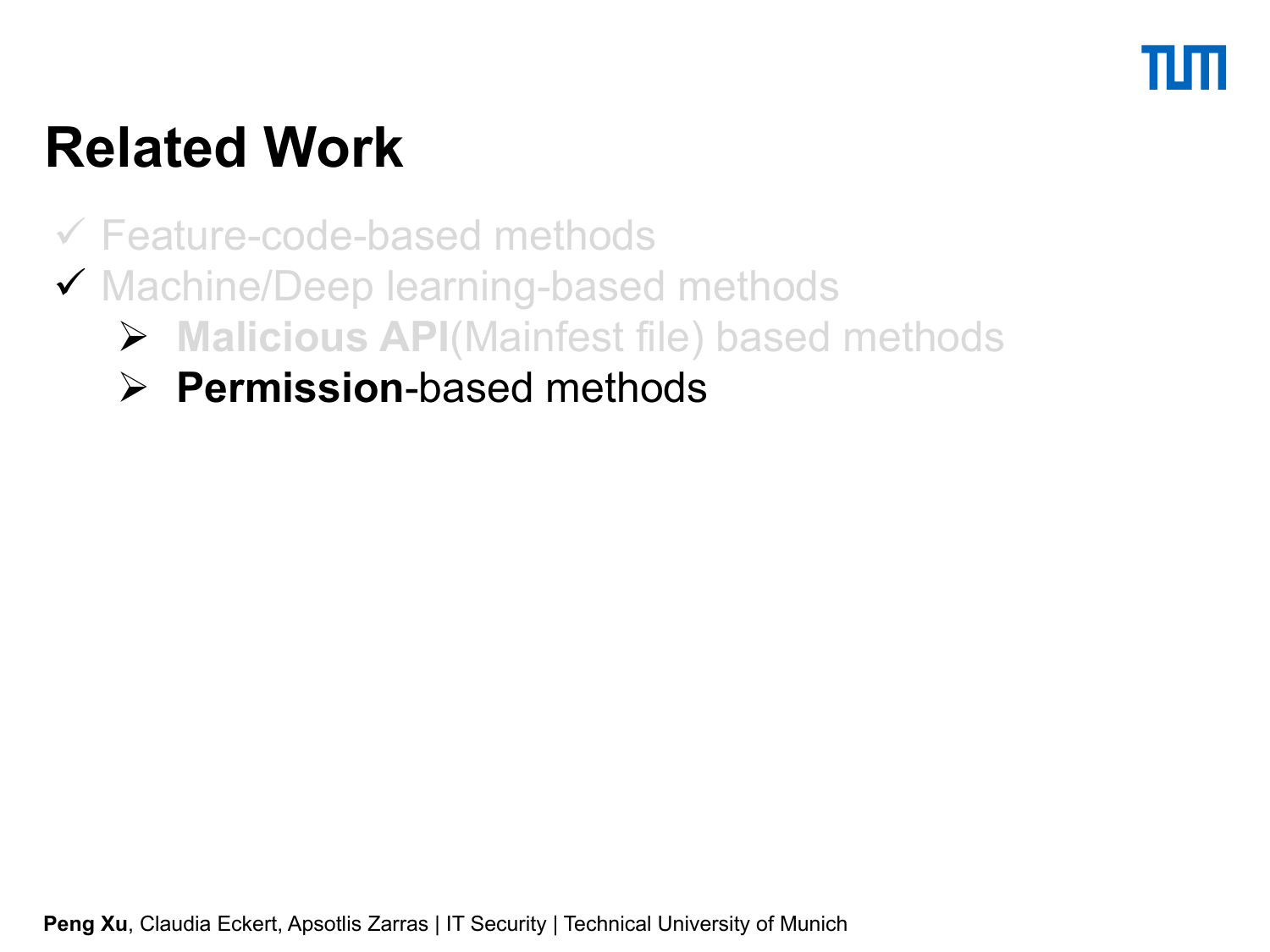Feature-code-based methods

- ◆ Machine/Deep learning-based methods
	- **Malicious API**(Mainfest file) based methods
	- **Permission**-based methods
	- **Program-code-based methods**
		- **Control flow** graph-based
		- **Function-cal**l/**API-call** graph-based
		- Executable-file pattern-based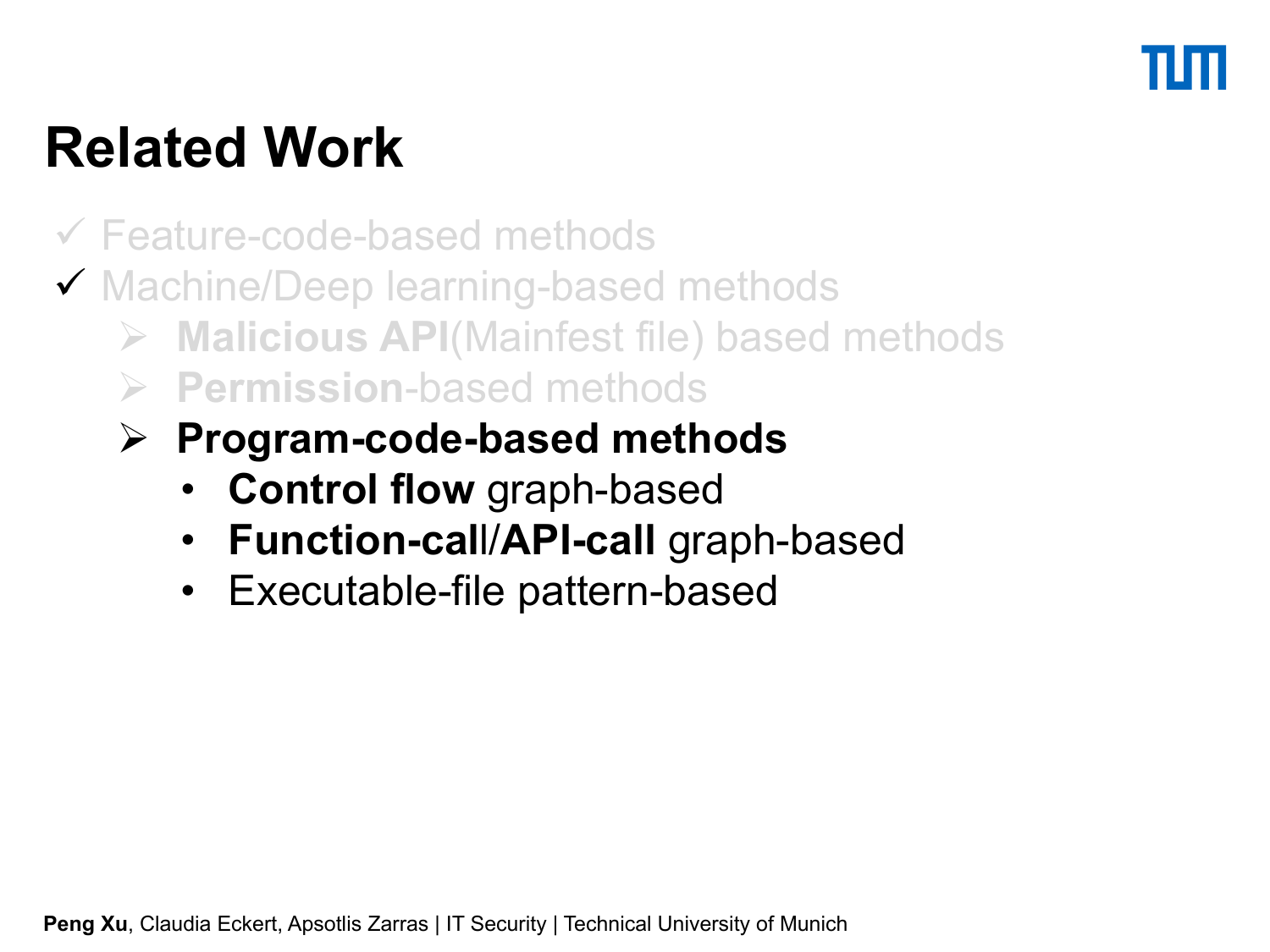- Feature-code-based methods
- ◆ Machine/Deep learning-based methods
	- **Malicious API**(Mainfest file) based methods
	- **Permission**-based methods
	- $\triangleright$  Program-code-based methods
	- **Network-traffic**-based-methods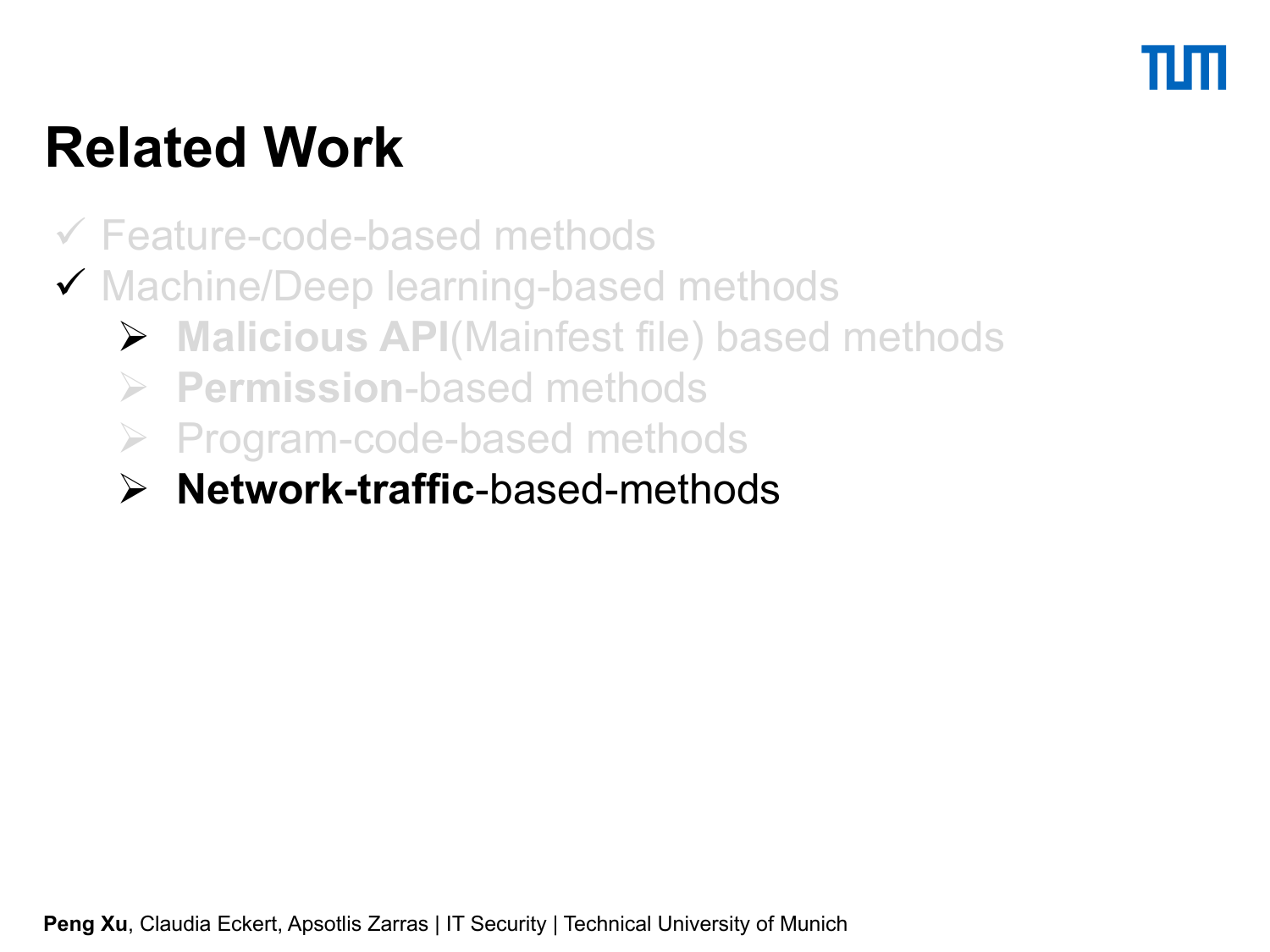### **Design and Implementation Overview**



Fig. 1: The architecture of Falcon

feature vectors (F-V block in Figure 1) a classifier to detect (DE block)  $categorical(CA block)$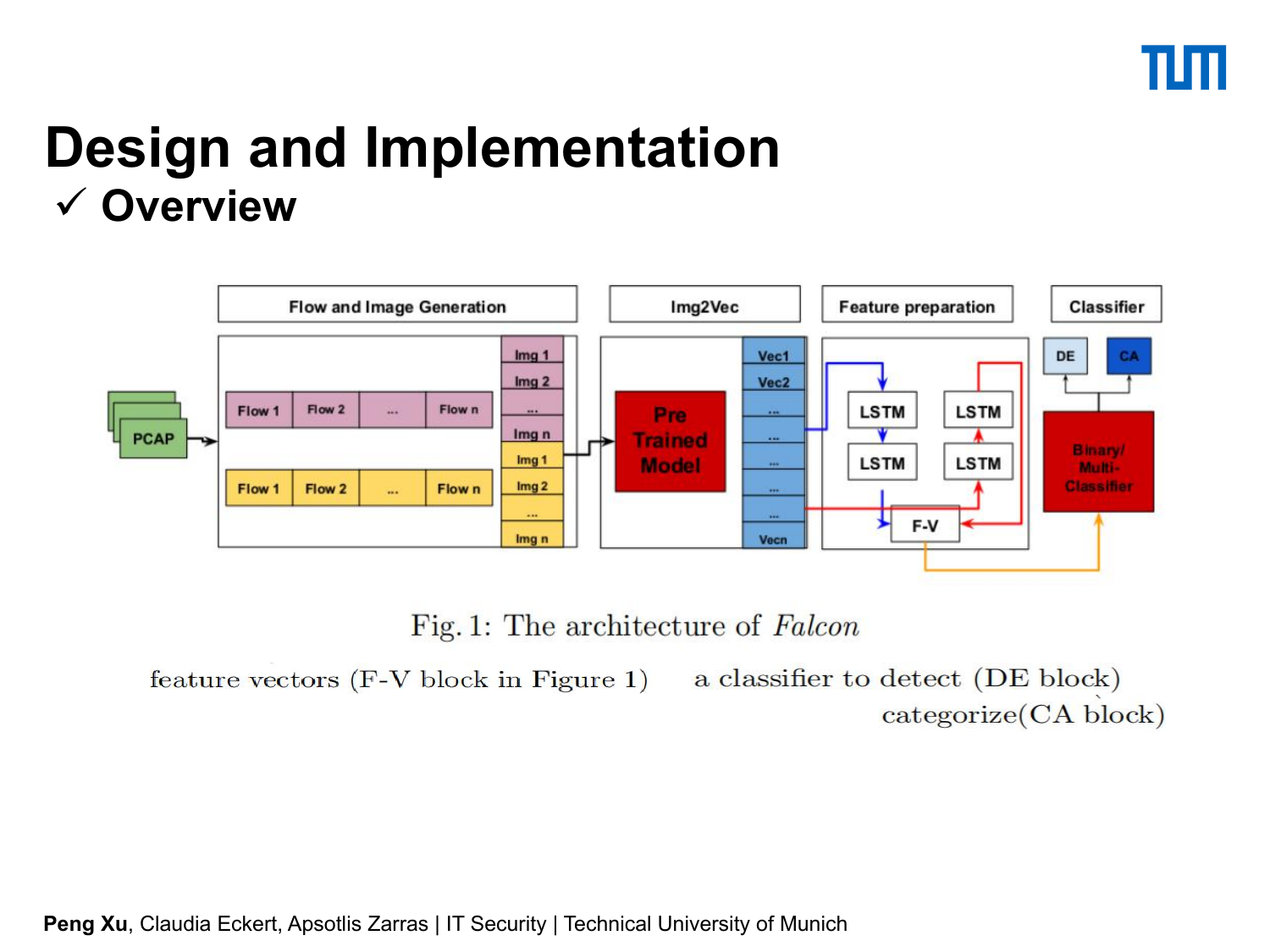### Overview

### **<del>▼ Feature</del> Extraction**

- - Network Traffic Analysis  $\begin{array}{|c|c|c|c|c|}\hline \text{``} & \text{``} & \text{``} & \text{``} & \text{``} & \text{``} & \text{``} & \text{``} & \text{``} & \text{``} & \text{``} & \text{``} & \text{``} & \text{``} & \text{``} & \text{``} & \text{``} & \text{``} & \text{``} & \text{``} & \text{``} & \text{``} & \text{``} & \text{``} & \text{``} & \text{``} & \text{``} & \text{``} & \text{``} & \$
	- Network Flow: 5-tuple



Fig. 2: Converting network traffic to vectors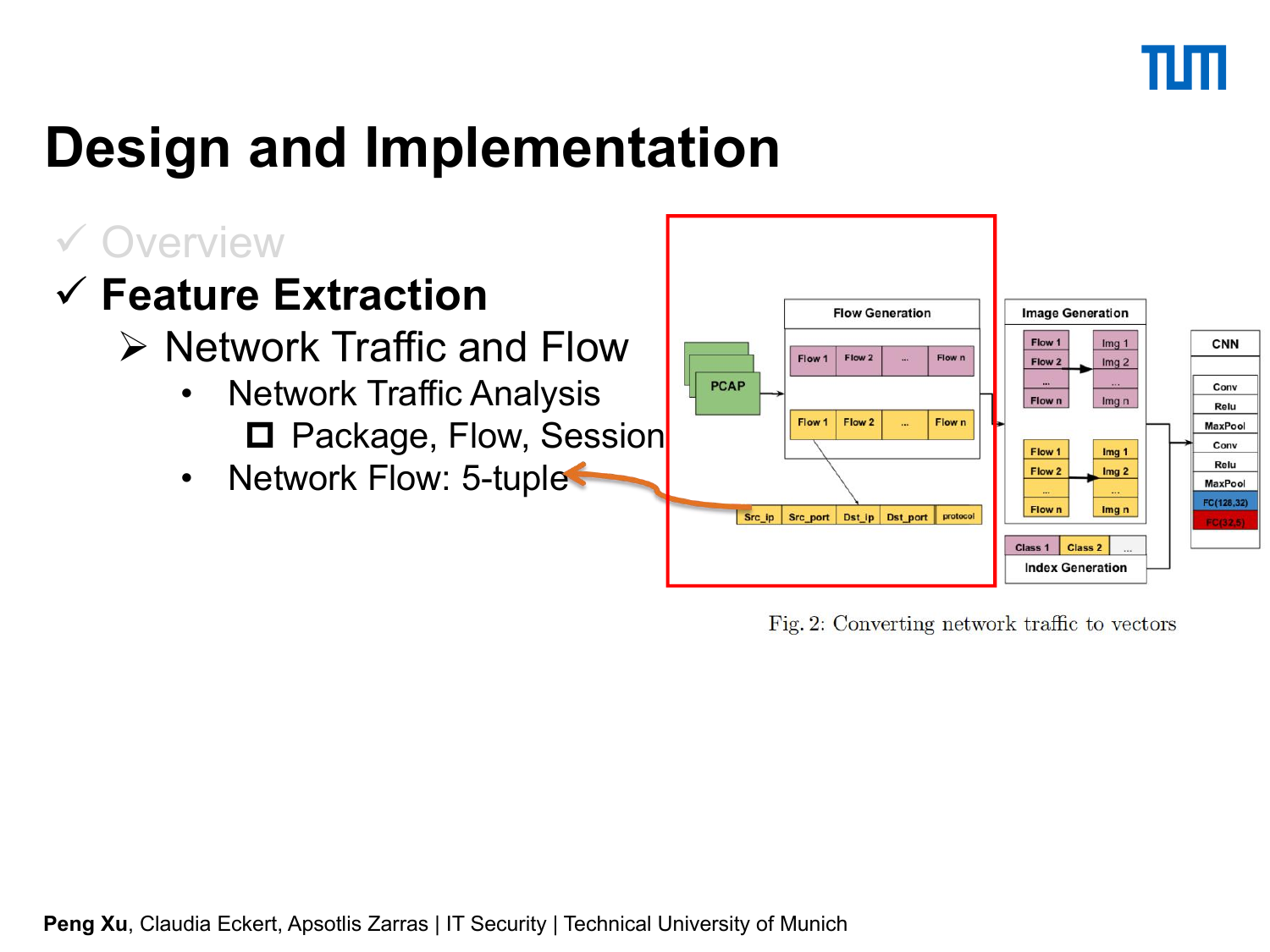### Overview

**Feature Extraction**

### $\triangleright$  Network Flows to Images  $\frac{1}{\sqrt{\frac{F_{\text{low 1}}}{F_{\text{low 2}}}} \cdot \frac{F_{\text{low n}}}{F_{\text{low n}}}}$

- Images:
	- **784**-Byte
	- Trimming and Padding
- Labels:
	- **Five classes: one benign and** Fig. 2: Converting network traffic to vectors four **malware**

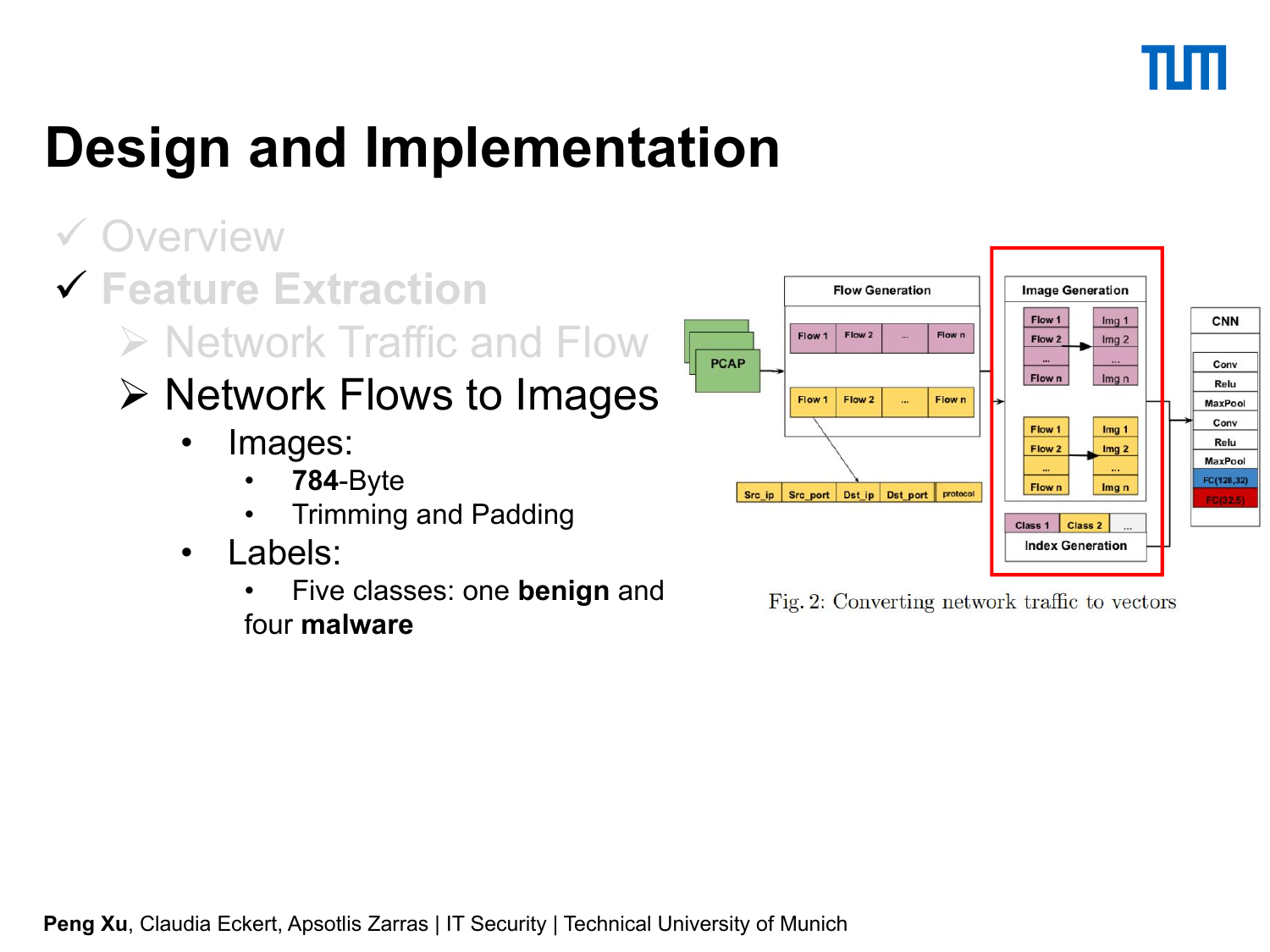Verview Flow Generation

- **Feature Extraction**  $\triangleright$  Network Traffic and Flow  $\frac{P^{cap}}{P^{1}}$ > Network Flows to Images  $\Box$ 
	- > Feature Generation Seciel Secure Dest in Dest nort | protected
		- an 8-layer convolution neural network
		- **70,213** total parameters

$$
Y^{1} = MaxPooling_{2*2}(Relu(conv2d_{3*3}(X_{28*28})))
$$
  
\n
$$
Y^{2} = MaxPooling_{2*2}(Relu(conv2d_{3*3}(Y^{1})))
$$
  
\n
$$
Y^{3} = FC_{128,32}(Y^{2})
$$
  
\n
$$
Y = FC_{32,5}(Y^{3})
$$



**Image Generation** 

Fig. 2: Converting network traffic to vectors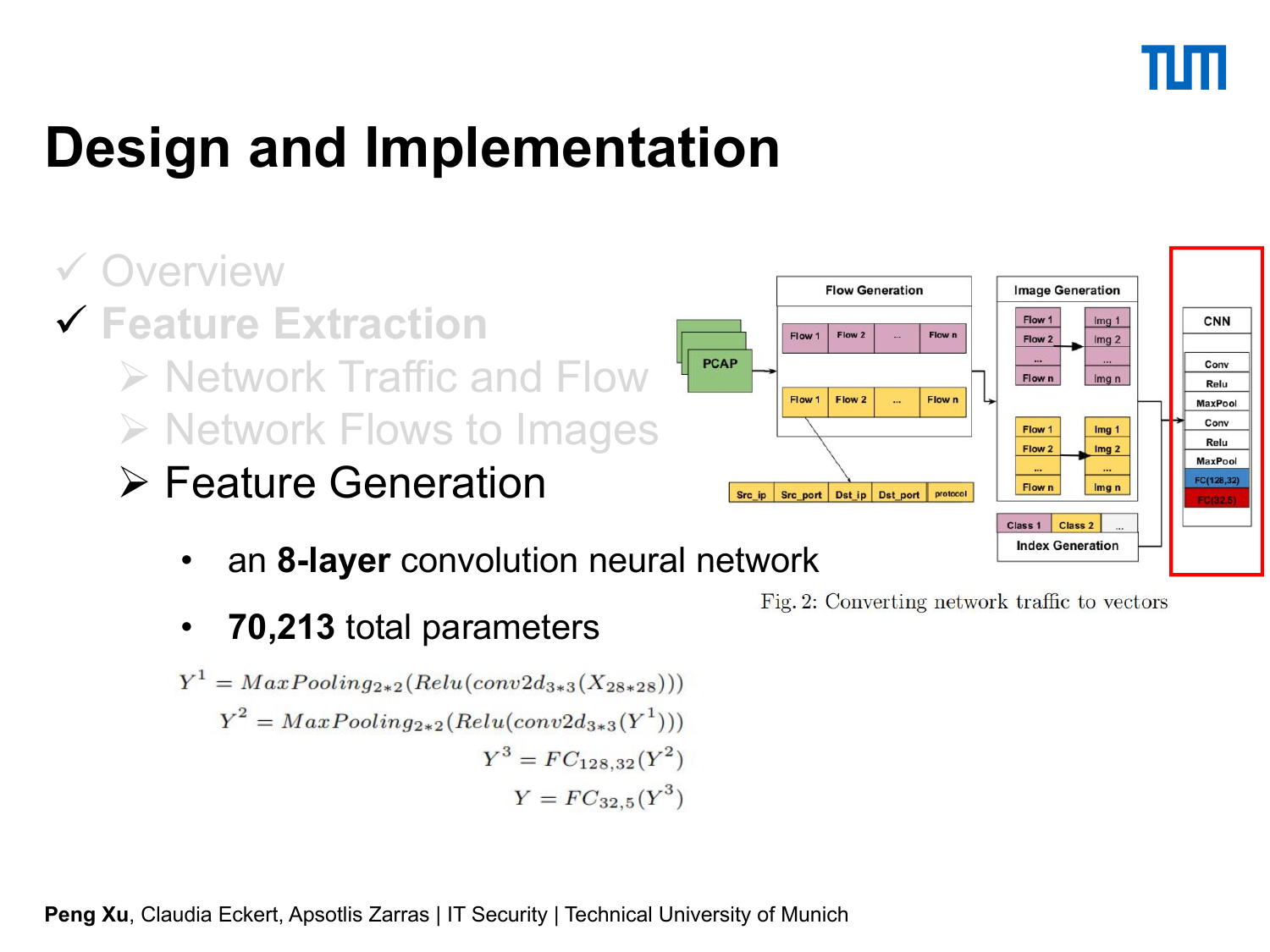- **Feature Extraction**
	- $\triangleright$  Network Traffic and Flow  $\frac{Im<sub>g</sub>2vec by <sub>g</sub> + Im<sub>g</sub> + Im<sub>g</sub> + Im<sub>g</sub> + Im<sub>g</sub> + Im<sub>g</sub> + Im<sub>g</sub> + Im<sub>g</sub> + Im<sub>g</sub> + Im<sub>g</sub> + Im<sub>g</sub> + Im<sub>g</sub> + Im<sub>g</sub> + Im<sub>g</sub> + Im<sub>g</sub> + Im<sub>g</sub> + Im<sub>g</sub> + Im<sub>g</sub> + Im<sub>g</sub> + Im$
	- > Network Flows to Images Finage sequence
	- $\triangleright$  Feature Generation  $_{Fig. 3: 2D\, sequential\, image\, classification\ with\ bidirectional\, LSTM}$



Continous Network Traffic

- a **2D sequential image** classification
- a **bi-directional LSTM** network
- **network traffic's continuous** characteristics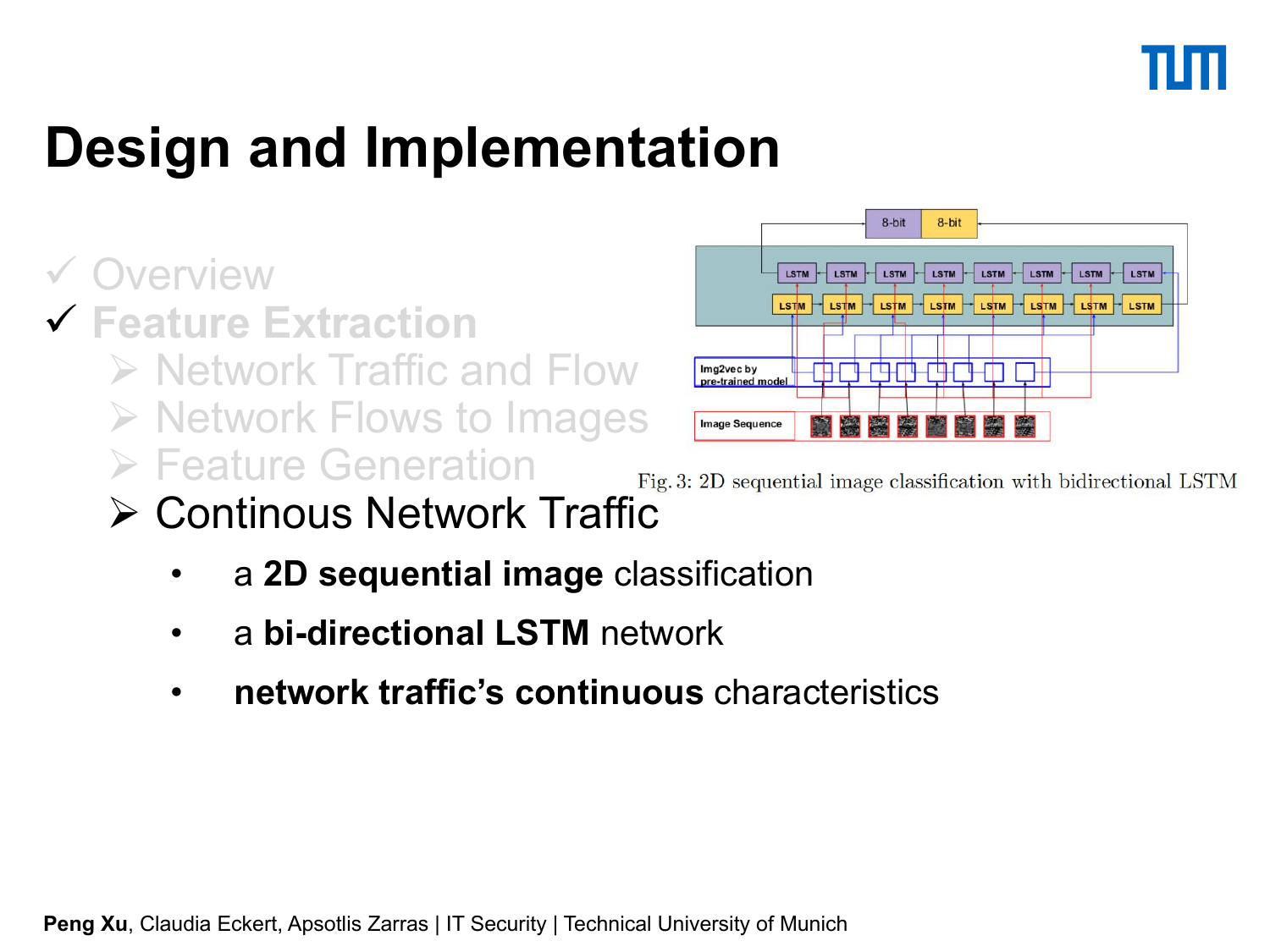### Overview Feature Extraction

 $\checkmark$  Model Training and Prediction

$$
Loss = -\sum_{N}^{i=1} y_{i_{label}} * log(y_{i_{pred}})
$$

$$
= -\sum_{N}^{i=1} y_{i_{label}} * log(<( + b_{i1}), w_{i2}> + b_{i2})
$$

*sparse\_categorical\_crossentropy* loss function  $w_{i1}, w_{i2} \in R^p$  is the weight of the classifier  $b_{i1}, b_{i2} \in R^p$  is the offset from the origin of the vector space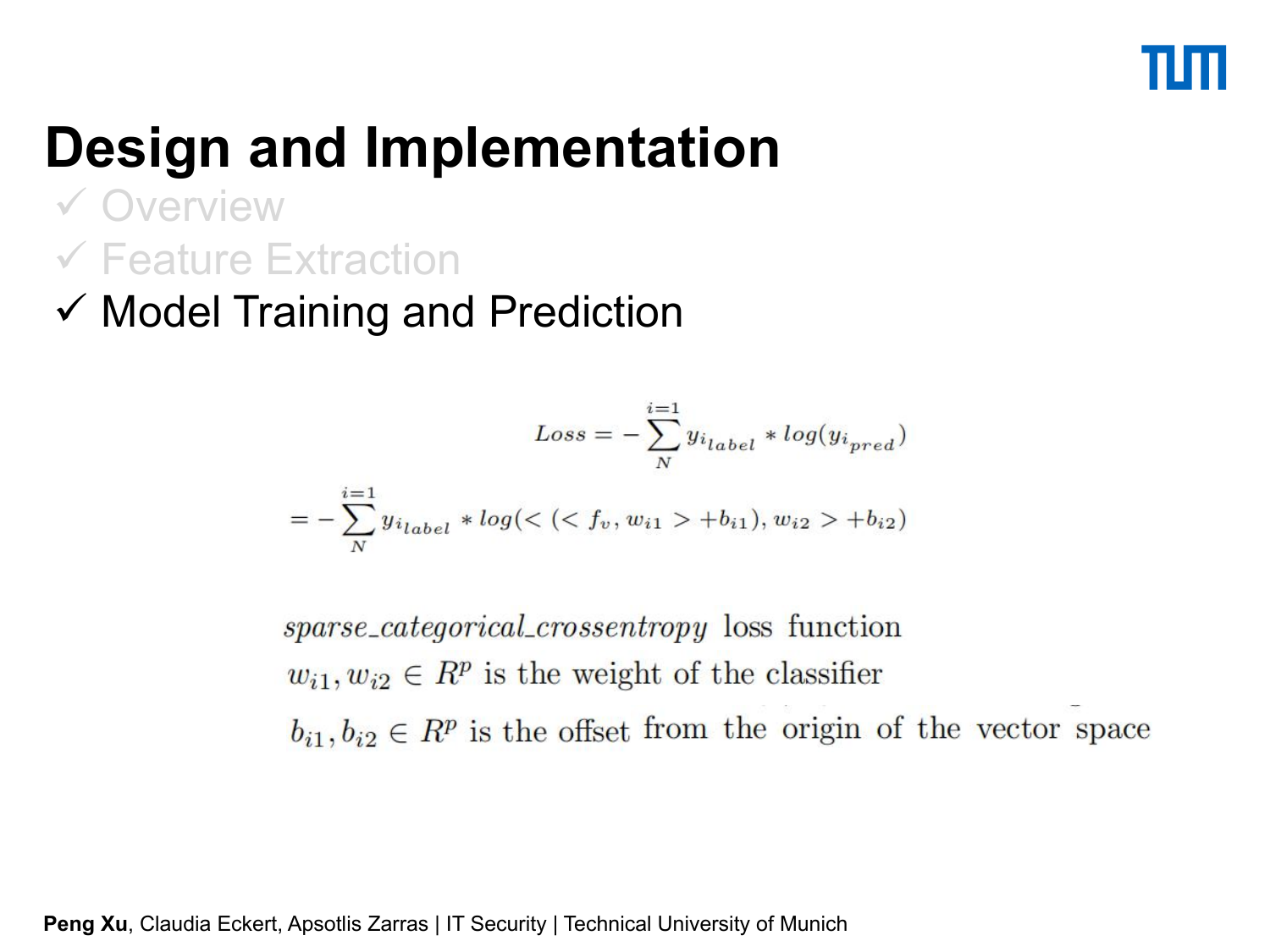- $\checkmark$  Experimental Setup
	- $\checkmark$  Platform
		- $\triangleright$  Linux X86-64
		- 128 GB RAM and 16 GB GPU
	- $\checkmark$  Software
		- $\triangleright$  Tensorflow 2.0.0-beta0
		- $\triangleright$  Keras 2.2.4
		- $\triangleright$  Sklearn 0.20.0
		- $\triangleright$  SplitCap
		- $\triangleright$  pillow 6.1.0
		- $\triangleright$  numpy 1.16.4
		- $\triangleright$  matplotlib 3.1.1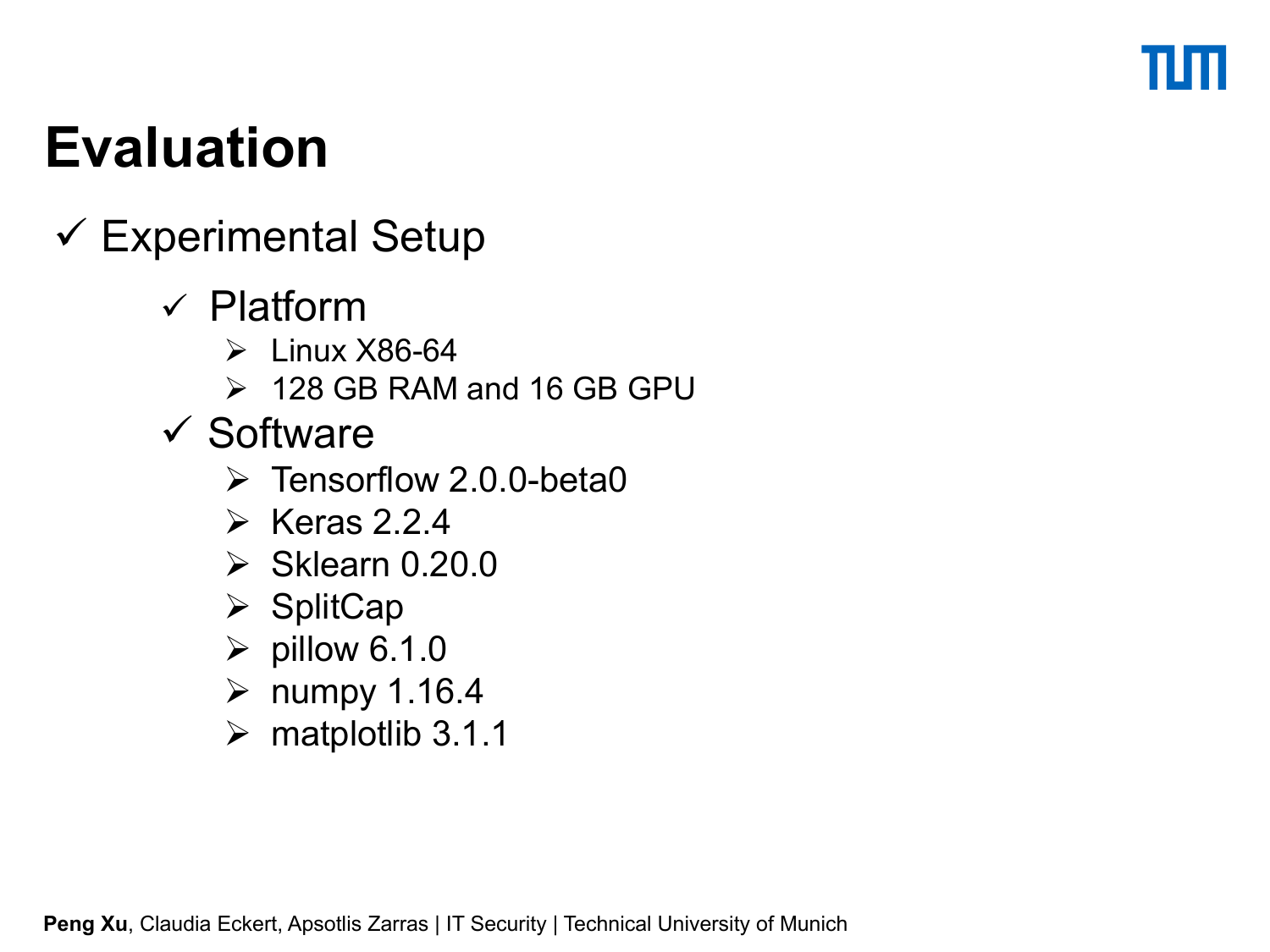### Experimental Setup

### Datasets

| <b>Name</b>       | <b>Description</b>                              | <b>Number</b> |
|-------------------|-------------------------------------------------|---------------|
| <b>PCAP</b> files | All the raw network traffic files               | 2,126         |
|                   | Network flows All network flows in Section 3.2  | 3,255,391     |
| Adware            | Adware network flows partition                  | 580,170       |
| Ransomware        | Ransomware network flows                        | 382,279       |
| Scareware         | Scareware network flows                         | 517,954       |
| SMSmalware        | <b>SMSmalware network flows</b>                 | 245,691       |
| Benign            | Network flows for benign applications 1,529,297 |               |
|                   |                                                 |               |

### Table 1: Dataset explanation

 $\geq$  426 malware and 1700 benign samples

 $\triangleright$  Split the dataset with 80% training and 20% testing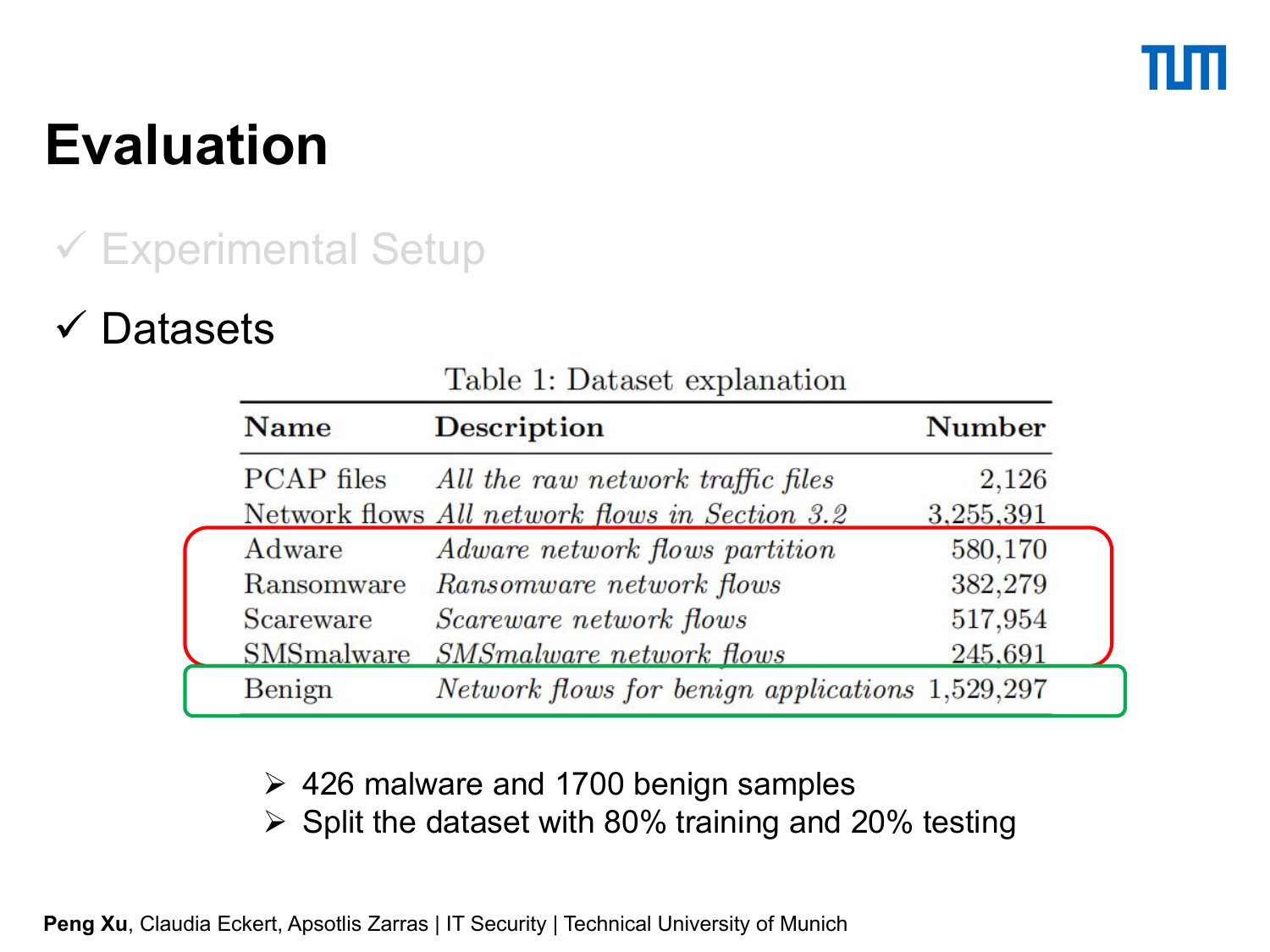### Experimental Setup

### Datasets

**RF** 

### Results Comparison - **Malware Detection**

| <b>Classifier</b>  |       | <b>Accuracy Precision Recall F1</b> |             |  |
|--------------------|-------|-------------------------------------|-------------|--|
| $D$ rebin [3]      | 96.58 | 95.37                               | 97.85 96.59 |  |
| Adagio [10]        | 89.32 | 91.27                               | 95.28 93.23 |  |
| Droidmat [30]      | 89.87 | 90.89                               | 88.28 89.56 |  |
| CICAndMal2017 [13] | 87.52 | 87.14                               | 87.73 87.18 |  |
| Falcon-CNN         | 98.04 | 98.09                               | 98.05 98.06 |  |
| Falcon             | 97.16 | 97.13                               | 97.16 97.09 |  |

Table 2: Malware detection comparison

 $n_{\text{u}} = 1400$ ,  $min_{\text{u}} = 5$ ,  $max_{\text{u}} = -\frac{400}{300}$ 

**Peng Xu, Claudia Eckert, Apsotlis Zarras | IT Security | Technical University of Munich**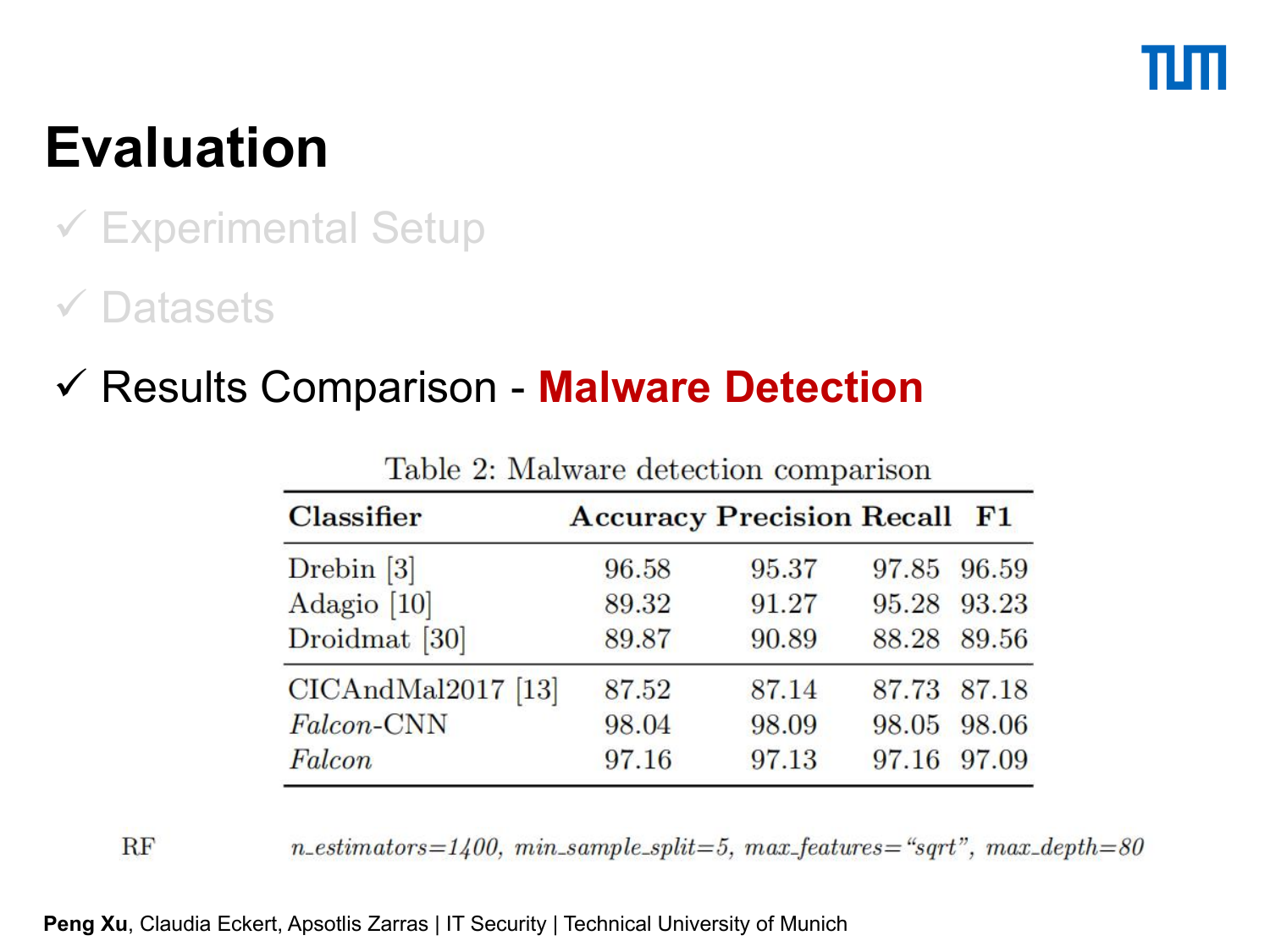### Experimental Setup

### Datasets

### Results Comparison - **Malware Detection**

| <b>Classifier</b>    |       | <b>Accuracy Precision Recall F1</b> |             |  |
|----------------------|-------|-------------------------------------|-------------|--|
| $D$ rebin [3]        | 96.58 | 95.37                               | 97.85 96.59 |  |
| Adagio [10]          | 89.32 | 91.27                               | 95.28 93.23 |  |
| Droidmat [30]        | 89.87 | 90.89                               | 88.28 89.56 |  |
| $CICAndMal2017$ [13] | 87.52 | 87.14                               | 87.73 87.18 |  |
| Falcon-CNN           | 98.04 | 98.09                               | 98.05 98.06 |  |
| Falcon               | 97.16 | 97.13                               | 97.16 97.09 |  |

Table 2: Malware detection comparison

Falcon-CNN cannot determine the **whole network flows characteristics** because most malicious behaviors are hidden in a **few network flows** by sophisticated attackers.

**Peng Xu, Claudia Eckert, Apsotlis Zarras | IT Security | Technical University of Munich**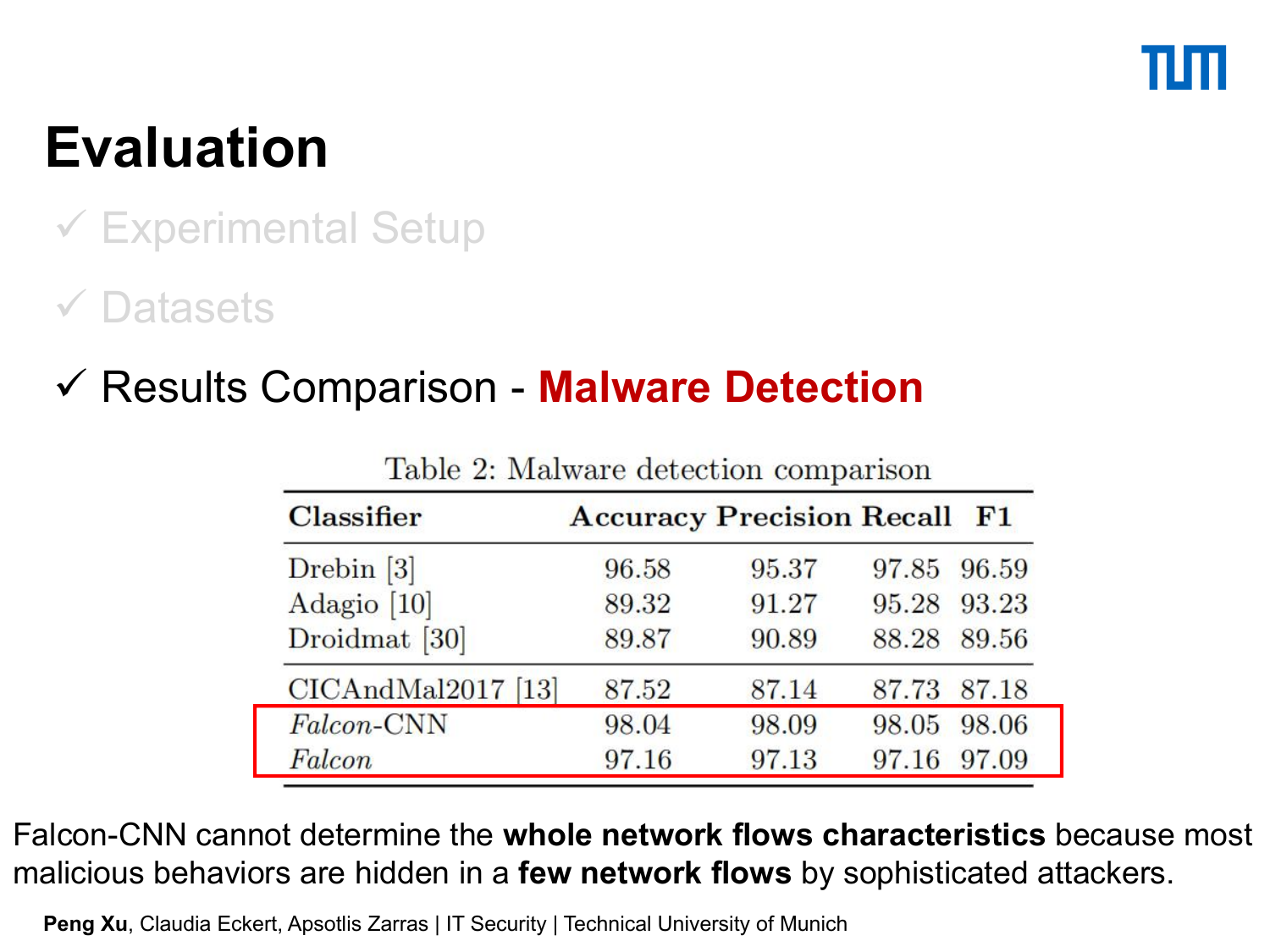### Experimental Setup

### Datasets

r

### Results Comparison - **Malware Categorization**

|  | Table 3: Malware categorization comparison (the average is weighted) |  |  |  |
|--|----------------------------------------------------------------------|--|--|--|
|--|----------------------------------------------------------------------|--|--|--|

| <b>Classifier</b>  | <b>Accuracy Precision Recall F1</b> |       |             |  |
|--------------------|-------------------------------------|-------|-------------|--|
| CICAndMal2017 [13] | 86.85                               | 85.92 | 86.85 84.82 |  |
| Falcon-CNN         | 97.23                               | 97.28 | 97.23 97.24 |  |
| Falcon             | 84.70                               | 80.22 | 84.70 82.39 |  |

 $n_{\text{u}} = 1400$ ,  $min_{\text{u}} = 5$ ,  $max_{\text{u}} = -\frac{400}{300}$ 

**Peng Xu, Claudia Eckert, Apsotlis Zarras | IT Security | Technical University of Munich** 

**RF**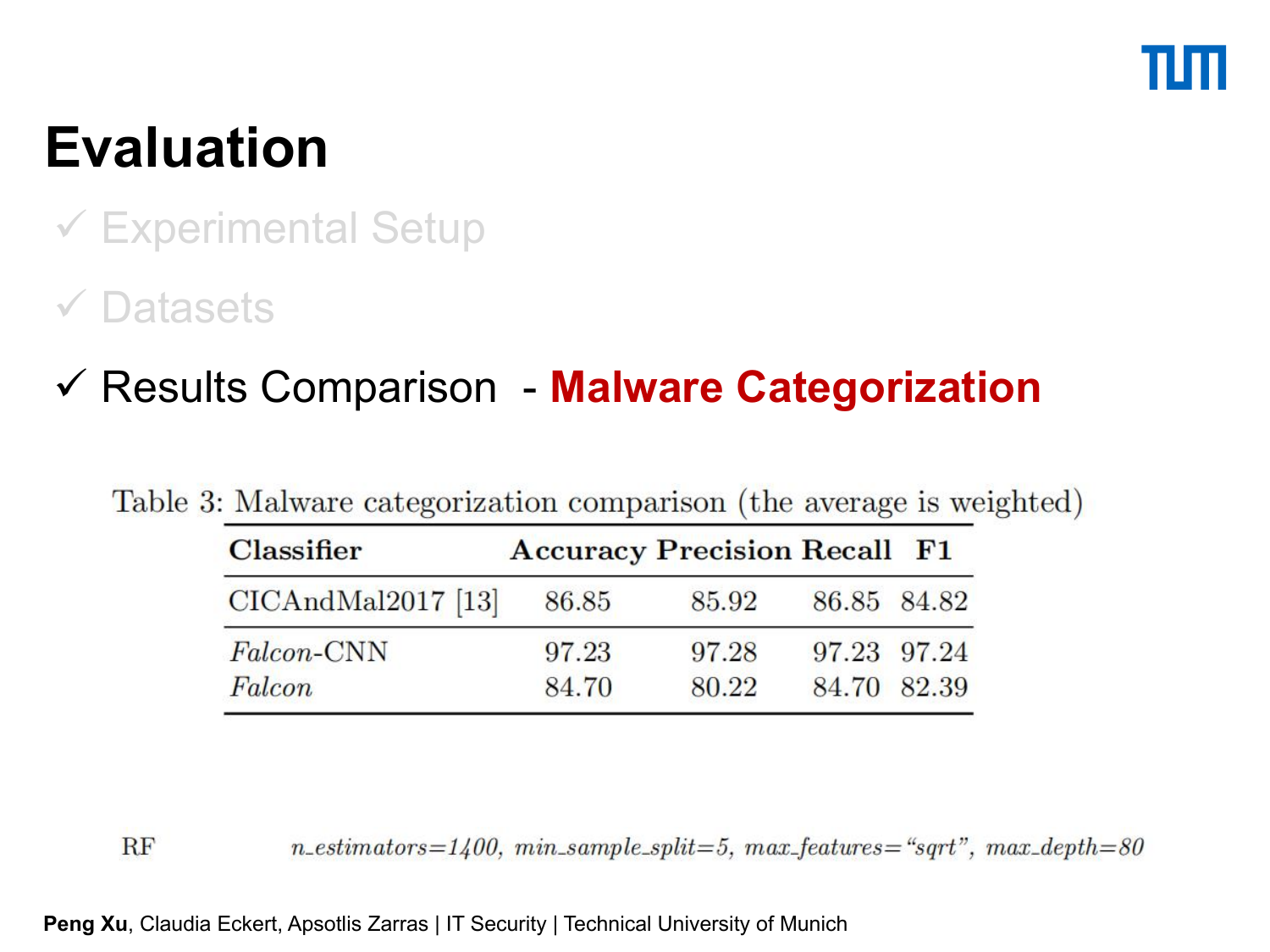# Evaluation<br>Table 4: Various classifiers settings

 Experimental Setup Datasets

| <b>Classifier</b>   | <b>Settings</b>                                                                                                            |
|---------------------|----------------------------------------------------------------------------------------------------------------------------|
| $_{\rm RF}$         | $n_{\text{u}} = 1400$ , $min_{\text{u}} = 5$ , $max_{\text{u}} = 5$ , $max_{\text{u}} =$ $*$ , $*$ , $max_{\text{u}} = 80$ |
| <b>AdaBoost</b>     | All default values                                                                                                         |
|                     | GradientBoost $lr=0.01$ , n_estimators=1500, max_depth=4, min_samples_split=40, max_features=4                             |
| <b>MLP</b>          | $sover = "sgd", alpha=1e-5, hidden-layers_size = (400, 400, 200, 100, 10)$                                                 |
| <b>DecisionTree</b> | $min\_samples\_split = 10$ , $max\_features = "sqrt", max\_depth = 20$                                                     |

Results Comparison - Various Classifiers

| <b>Classifier</b>    |       | <b>Accuracy Precision Recall F1</b> |             |       |
|----------------------|-------|-------------------------------------|-------------|-------|
| $\rm RF$             | 97.16 | 97.13                               | 97.16 97.09 |       |
| AdaBoost             | 93.13 | 92.81                               | 93.13 92.85 |       |
| <b>GradientBoost</b> | 96.88 | 96.83                               | 96.88 96.80 |       |
| <b>MLP</b>           | 91.01 | 90.48                               | 91.01       | 90.02 |
| <b>DecisionTree</b>  | 93.66 | 93.64                               | 93.66 93.65 |       |

Table 5: Falcon's performance with various classifiers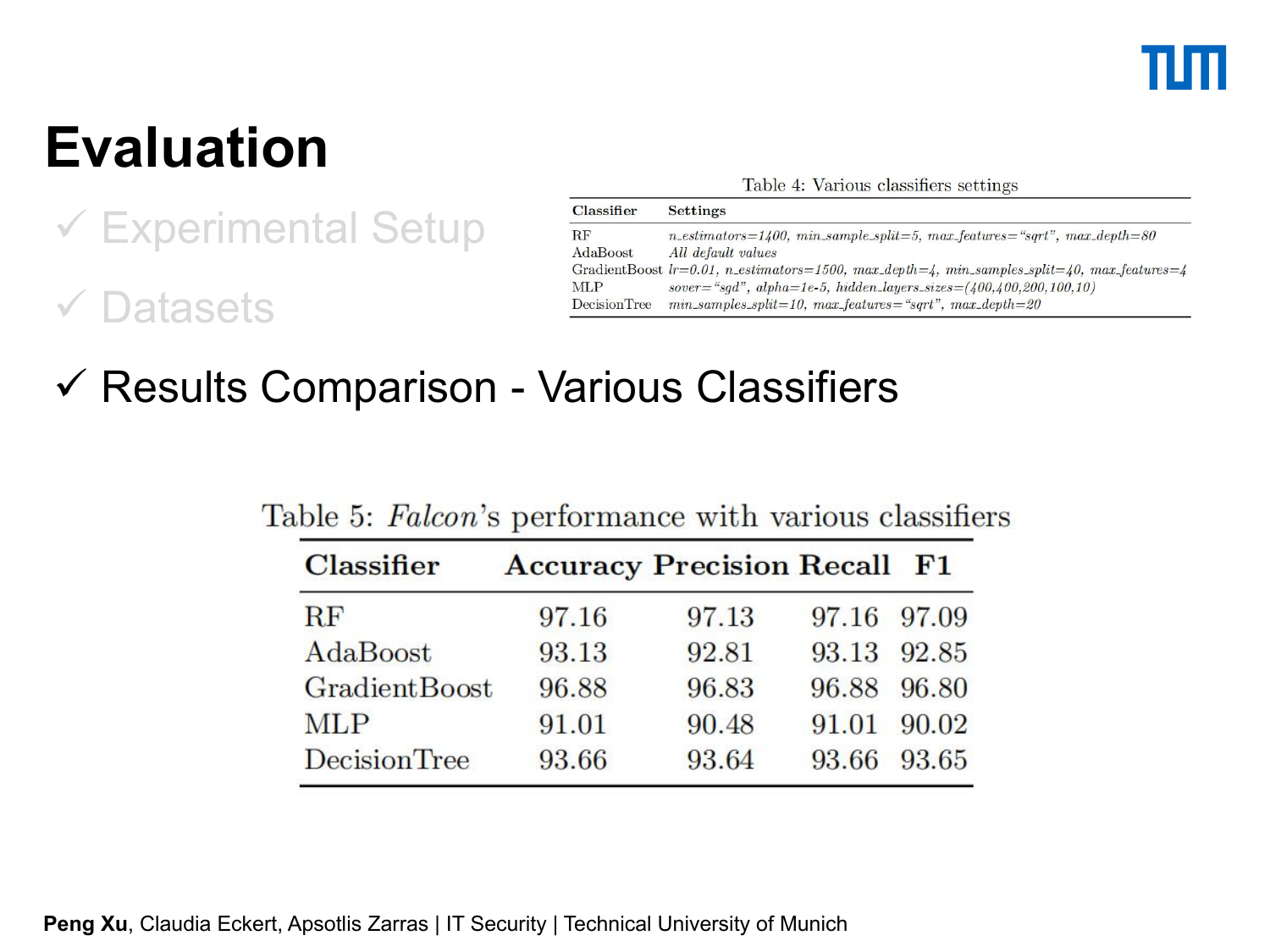# **Limitation**

- Dataset
	- $\triangleright$  Dynamic Network Flow dataset: small number
	- **► Samples classes: only four malware types and one benign**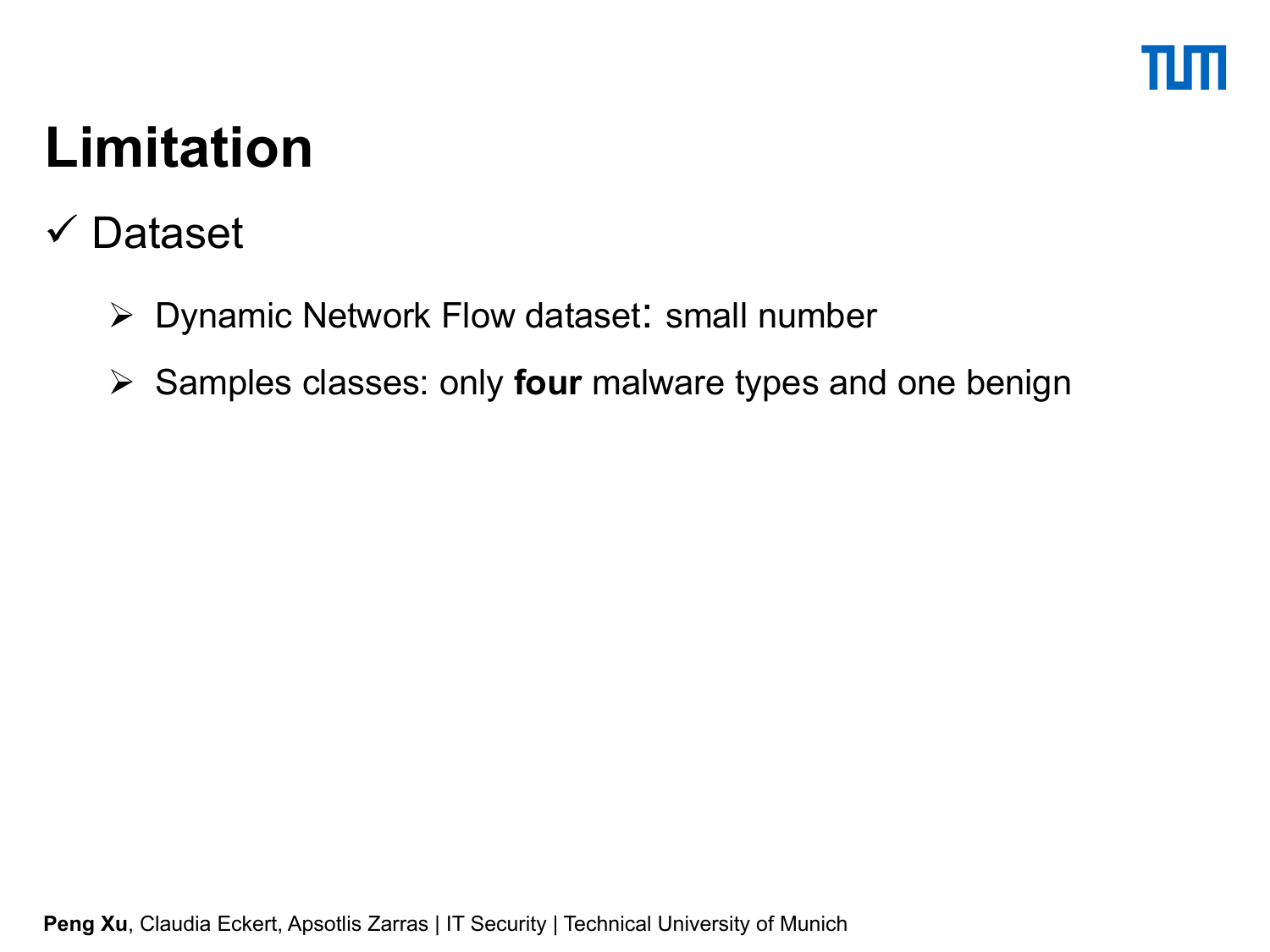# **Limitation**

### **√ Dataset**

- $\checkmark$  Time efficiency
	- $\triangleright$  Time consumption: more time comsumption than port-based method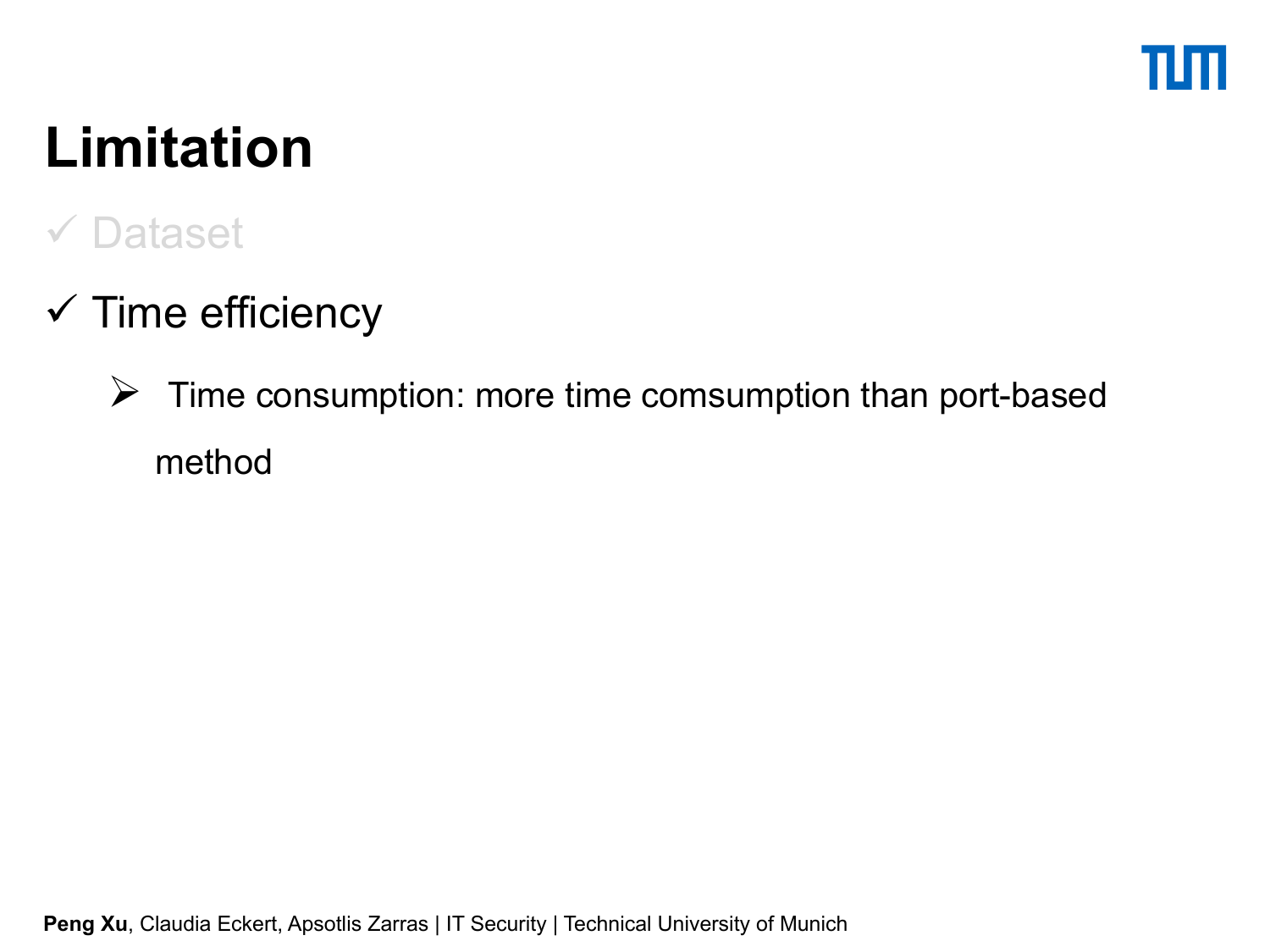# **Conclusion**

- present *Falcon*, a **network-traffic**-pattern-based Android malware detection and categorization framework;
- design a **bidirectional LSTM** network to accomplish 2D gray **image sequence classification**, which takes the network packets as input.
- $\checkmark$  create a dataset, **AndroNetMnist**, which includes 3,255,391 2D gray images in five classes for network traffic classification.
- $\checkmark$  evaluate the **accuracy** of our approach using real-world datasets